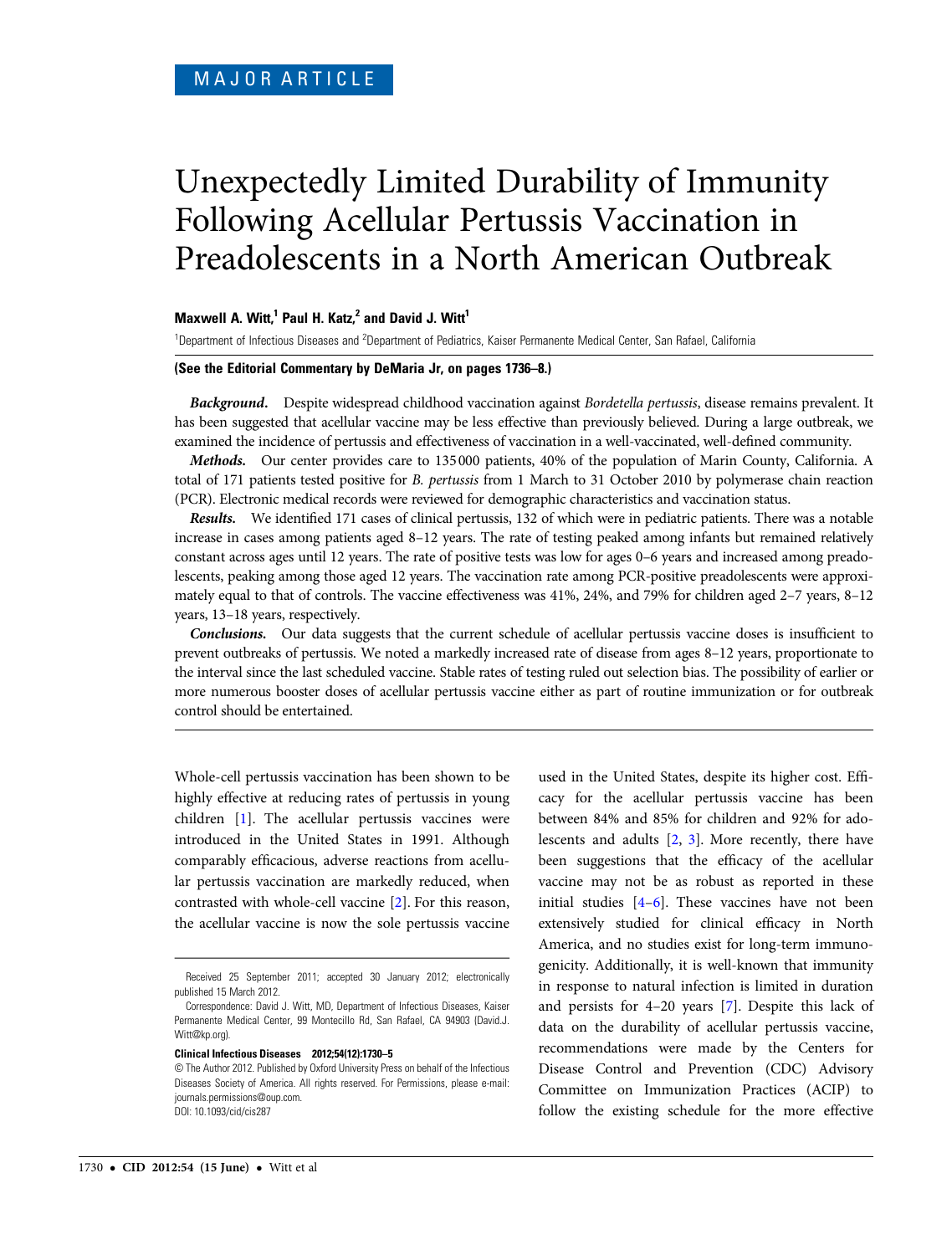whole-cell vaccine (ie, ages 2, 4, 6, and 15–18 months and 4–6 years) [\[8,](#page-5-0) [9\]](#page-5-0).

In 2006, the ACIP broadened the recommendation to include vaccination of adolescents for pertussis. This was enabled by the 2005 licensure of acellular pertussis vaccines (ie, vaccines containing tetanus and diphtheria toxoids and acellular pertussis [Tdap]) for adolescents and adults. The new guidelines recommend a Tdap booster at the age of 10–12 years to address the limited durability of pertussis vaccine. A 1-time booster for adults was recommended to address the persistent reservoir in adolescents and adults [\[10](#page-5-0), [11](#page-5-0)].

During 2010, California experienced the largest epidemic of pertussis in 53 years. Statewide, the incidence was 20 cases per 100000 people [\[12](#page-5-0)]. This is the highest rate in California since 1958, when there was an incidence of 26 cases per 100000 [[12\]](#page-5-0). Marin County had the second highest incidence in the state, with 136.48 cases per 100000 people [[12\]](#page-5-0). San Rafael Kaiser Permanente Medical Center was at the epicenter of this epidemic. In reviewing cases confirmed at our medical center during this outbreak, we noted effective protection of younger children. Our unvaccinated and undervaccinated population did not appear to contribute significantly to the increased rate of clinical pertussis. Surprisingly, the highest incidence of disease was among previously vaccinated children aged 8–12 years. We sought to examine the factors that resulted in this peak.

## METHODS

Approval for the study was obtained from the Institutional Review Board of the Kaiser Foundation Research Institute (Oakland, CA). Kaiser Permanente Medical Center in San Rafael, California, is the primary source of care for 135 000 people, the majority of whom reside in Marin County. This medical center consists of a core hospital with 120 inpatient beds and 6 associated clinics. Approximately 40% of the total population of 252 409 in Marin County receives their care solely at this medical center  $[13, 14]$  $[13, 14]$  $[13, 14]$  $[13, 14]$  $[13, 14]$ . Kaiser Permanente is an integrated healthcare system, with its own laboratories, hospitals, and clinics, and uses an electronic medical record. This structure permits review of all laboratory results, hospitalizations, and outpatient visits in Northern California.

Nasopharyngeal specimens for pertussis testing were obtained using a BD BBL Cultureswab with liquid Stuart media (BD catalog no. 220133; Becton, Dickinson and Company, Franklin Lakes, NJ). Laboratory testing is centralized. Realtime polymerase chain reaction (PCR; Cepheid Corporation, Sunnyvale, CA) analysis is the basis of all pertussis testing, with required concomitant testing for both Bordetella pertussis and Bordetella parapertussis performed using the Cepheid GeneXpert platform, which amplifies IS481 or IS1001 for detection of B. pertussis or B. parapertussis, respectively.

All patient data were retrieved from the electronic medical record, including those for case patients and the population as a whole. At the start of the epidemic, the Department of Pediatrics made a practice agreement that any patient between 0 and 18 years of age with ≥1 week of unexplained cough-associated illness would undergo PCR analysis for pertussis. Any intimate contact of a person with known pertussis and cough symptoms would also be tested for pertussis. The department is a part of an integrated health system, and clinical guidelines and practice advisories are generally followed in a rigorous manner. No additional epidemiologic information was recorded.

All positive PCR results for B. pertussis from this medical center between 1 March and 31 October 2010 were identified, and patient records were reviewed for age, vaccination status, vaccination refusal, and date of most recent vaccination before clinical pertussis presentation. Vaccination status was categorized using the CDC vaccination guidelines [\[8](#page-5-0)–[10](#page-5-0)]. Patients who had completed the full number of CDC-recommended vaccine doses for their age at the time of clinical presentation were identified as being current with the vaccination schedule. If a patient had record of past vaccinations but received fewer than the recommended number, the patient was identified as undervaccinated. If a patient had no record of past vaccinations, their charts were reviewed further to determine whether vaccination was received elsewhere or whether a personal belief exemption or permanent medical exclusion was identified.

The manufacturers of vaccines administered prior to 2002 could not be retrieved. Vaccines used since 2002 included Infanrix, Pediarix, and Boostrix (GlaxoSmithKline, Research Triangle Park, NC) and Daptacel, Pentacel, and Adacel (Sanofi Pasteur, Bridgewater, NJ).

Data were entered into an Excel 2007 data sheet for processing (Microsoft, Redmond, WA). Information was then anonymized.

Statistical analysis was completed using R (R Foundation for Statistical Computing, Vienna, Austria) with the accessory packages Deducer (Ian Fellows) and Java Gui for R (Markus Helbig, Simon Urbanek, and Ian Fellows).

Vaccine effectiveness was calculated using the screening method [\[15](#page-5-0)], as follows:

$$
VE = 1 - \frac{PCV}{1 - PCV} \times \frac{1 - PPV}{PPV},
$$

where PCV is defined as the proportion of cases vaccinated, PPV is defined as the proportion of population vaccinated, and VE is defined as vaccine effectiveness. For the purposes of this calculation, cases were divided into ages 2–7 years, 8–12 years, 13–18 years, and 2–18 years. Cases aged <2 years were excluded, as they would not have completed the recommended vaccination course. We defined the age groups to permit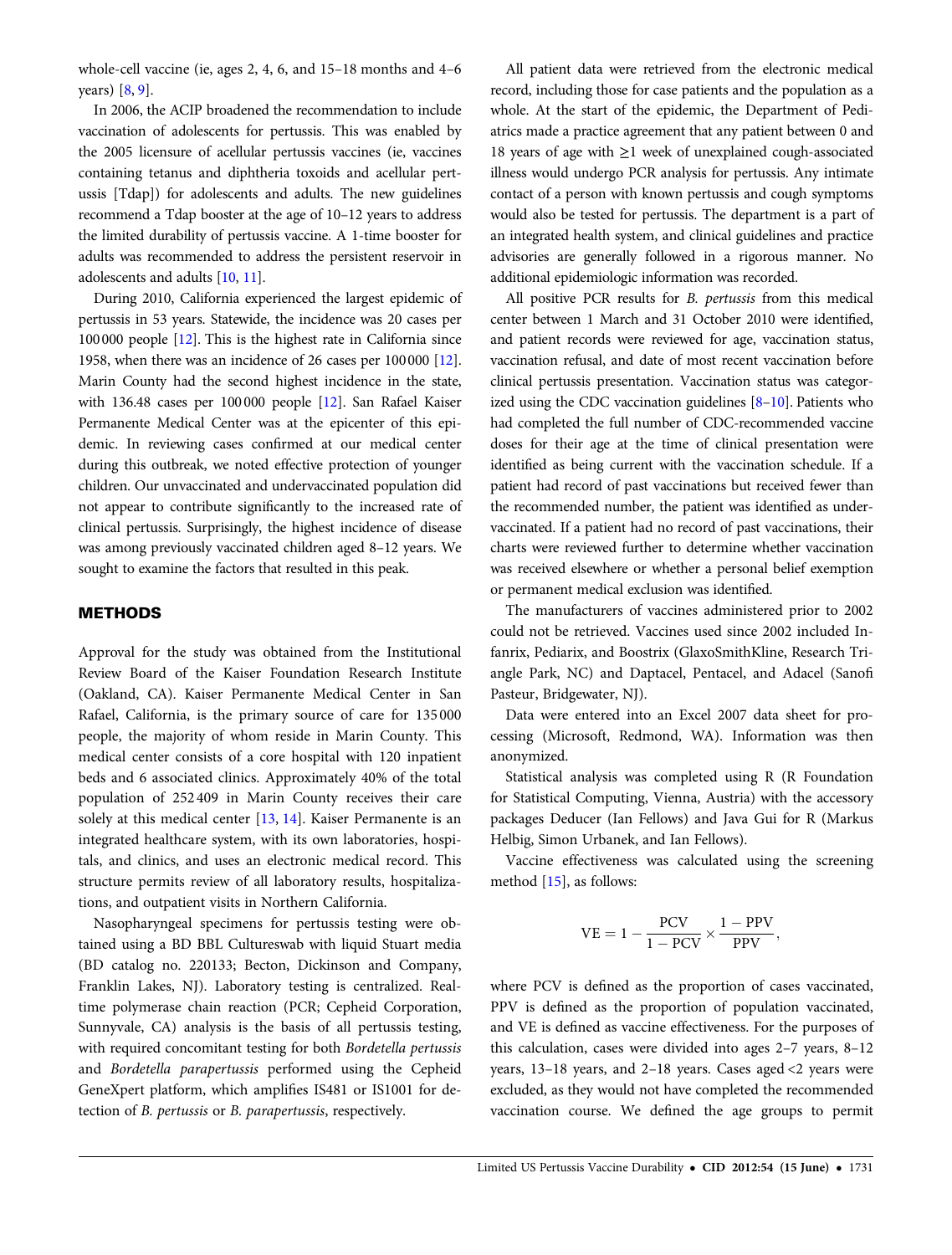Table 1. Attack Rates Among Vaccinated Patients and Among Undervaccinated and Unvaccinated Patients

|                      | Attack Rate, Cases/100000<br>Person-Years |                                             |      |
|----------------------|-------------------------------------------|---------------------------------------------|------|
|                      |                                           |                                             |      |
| Age Group<br>(Years) | Vaccinated<br>Persons                     | Undervaccinated and<br>Unvaccinated Persons | рa   |
| $2 - 7$              | 359                                       | 606                                         | .57  |
| $8 - 12$             | 2453                                      | 3211                                        | .43  |
| $13 - 18$            | 452                                       | 2189                                        | .009 |
| $2 - 18$             | 1011                                      | 2073                                        | 01   |

Abbreviation: PCR, polymerase chain reaction.

contrast between age groups with high and low pertussis incidences. We also selected the 13–18-year age group to reflect the vaccine dose recommended at ages 10–12 years.

## RESULTS

We identified 171 individuals who were PCR positive for B. pertussis; 48% male and 52% female. There were no fatalities. Ages ranged from infancy to 90 years. Vaccine histories were generally unavailable for those aged >18 years, and these patients were therefore excluded. Of the 132 individuals (77.2%) aged ≤18 years at time of illness, 81% were fully vaccinated, 11% were undervaccinated, and 8% were never vaccinated. Of the 103 individuals (60.2%) aged  $\leq$ 12 years, 85% were fully vaccinated, 7% were undervaccinated, and 8% were never vaccinated.

There were 22798 patients aged  $\leq$ 18 years in our patient population. In this group, vaccination rates across ages were excellent, ranging from 88%–94%. Among confirmed cases of pertussis, vaccination rates were comparable in the groups aged 2–7 years and 8–12 years, when contrasted with age-



<span id="page-2-0"></span>**Figure 1.** Pertussis attack rate and polymerase chain reaction testing rate. Abbreviation: PCR, polymerase chain reaction.



<sup>a</sup> By the t test. **Figure 2.** Bordetella pertussis testing rate and test positivity, by age. Abbreviation: PCR, polymerase chain reaction.

matched controls. Among the 58 cases of pertussis in children aged 10–12 years, 55 (95%) had received ≥5 doses of pertussis vaccination. Eight of these 58 children (14%) had received their sixth booster dose prior to onset of disease. In children aged 13–18 years and in the entire cohort of those aged 2–18 years, there was a highly significant increase in cases among unvaccinated children ( $P = .009$  and .01, respectively; Table [1\)](#page-2-0).

Rates of laboratory-confirmed clinical pertussis among fully vaccinated children showed a broad increase from ages 8 through 13 years. Calculated annualized attack rates among vaccination children, stratified by age, ranged from 0 cases per 100 000 persons-years, among patients aged 2 years, to 3666 cases per 100 000 person-years, among patients aged 12 years. This disparity was highly significant ( $P = .002$ , by the 1-sample t test; Figure [1](#page-2-0)). Nonannualized, age-specific attack rates among vaccinated children ranged from 0 cases per 100 000 population, among patients aged 2 years, to 1981 cases per 100 000 population, among patients aged 10 years.

During the study period, 1358 persons aged ≤18 years were tested for pertussis. The rate of laboratory testing for pertussis is shown in Figure [1](#page-2-0). Testing rates were highest among infants but decreased among patients >12 years old. PCR positivity rates for pertussis are shown by age in Figure [2.](#page-2-0) The lowest rate was 2% and occurred among patients aged 2 years, and the highest rate was 36% (95% confidence interval, 24%–38%) and occurred among patients aged 12 years.

Vaccine effectiveness, determined on the basis of the screening method, was determined to be 41%, 24%, 79%, and 51% for patients aged 2–7 years, 8–12 years, 13–18 years, and 2–18 years, respectively [[15\]](#page-5-0) (Table [2\)](#page-3-0).

## **DISCUSSION**

Pertussis is one of the most prevalent vaccine-preventable diseases in the developed world [\[16](#page-5-0)]. Despite widespread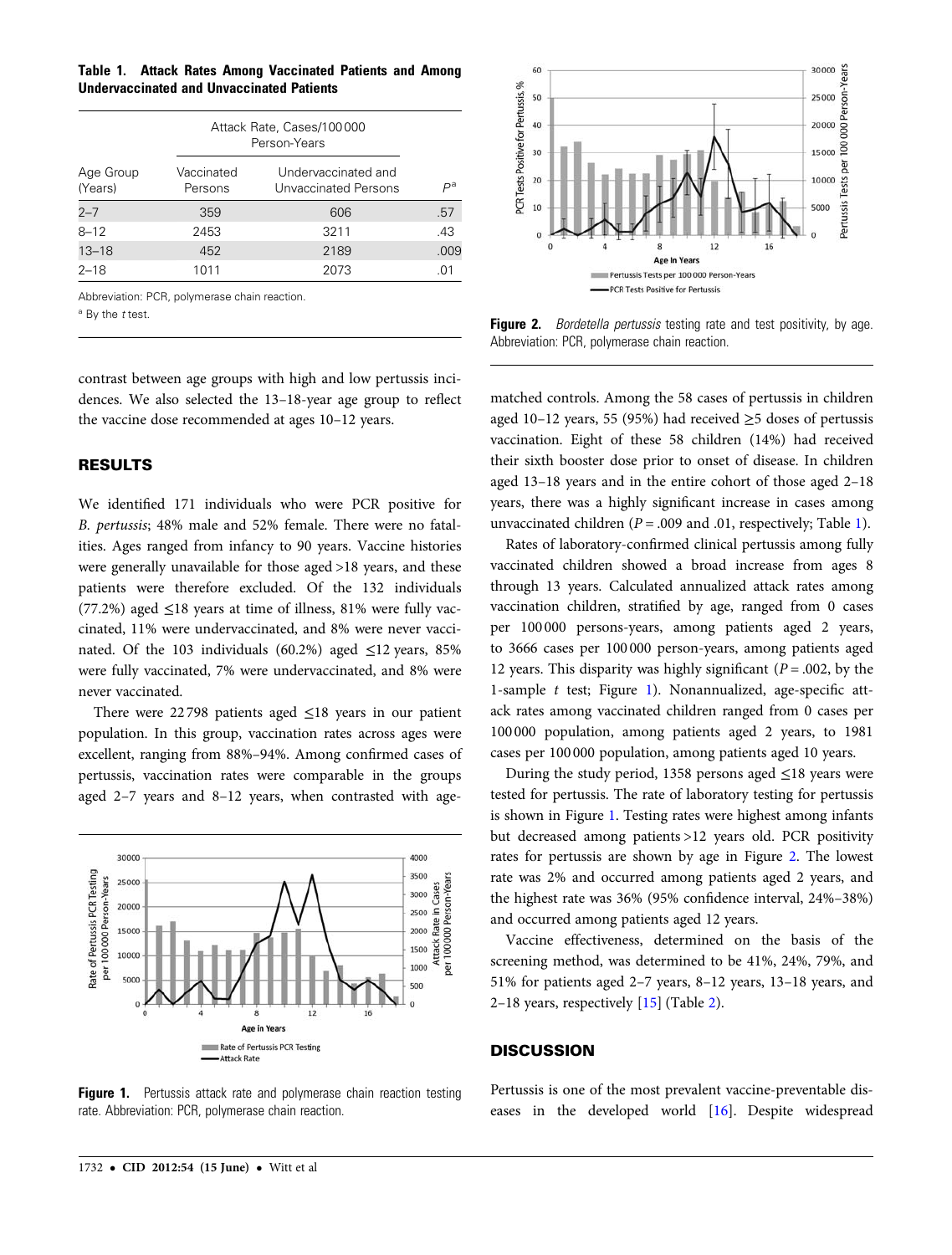## Table 2. Vaccine Effectiveness, by Age

| Age, Years | PPV, % | <b>PCV. %</b> | Effectiveness, % (95% CI) |
|------------|--------|---------------|---------------------------|
| $2 - 7$    | .91    | 86            | $41(21 - 54)$             |
| $8 - 12$   | 89     | 86            | $24(0-40)$                |
| $13 - 18$  | 89     | 62            | 79 (73–84)                |
| $2 - 18$   | 90.    | 81            | 51 (44 - 58)              |

Abbreviations: CI, confidence interval; PCV, proportion of cases fully vaccinated; PPV, proportion of the population fully vaccinated.

childhood vaccination and a greatly reduced incidence, there are still many cases, with outbreaks peaking every 2–5 years [\[17](#page-5-0)]. The incidence in the United States has been estimated to be between 800 000 and 3.3 million cases per year [\[17\]](#page-5-0). The primary reason for these large numbers is believed to be a persistent reservoir of disease in adolescents and adults, which the revised CDC vaccine schedule sought to address [\[10,](#page-5-0) [11\]](#page-5-0). We found lower than expected protection from disease by the primary 5-dose series of acellular pertussis vaccine, suggesting that pertussis vaccine, administered according to the current guidelines, may not adequately protect the preadolescent and early adolescent populations.

Surprisingly, in the 2–7-year and 8–12-year age groups, there was no significant difference in attack rates between fully vaccinated children and both undervaccinated and unvaccinated children; however, the attack rate in the 2–7-year age group, vaccinated or not, was significantly lower than that in the 8–12-year age group ( $P = .002$ ). The 13–18-year age group and the aggregate of all age groups did demonstrate a significantly increased risk for pertussis in the undervaccinated and unvaccinated group, possibly demonstrating the enhanced protection of the booster vaccination dose at the age of 12 years. There were 2 overnight admissions for observation, but no other hospitalizations were reported among our cohort, suggesting a mitigating effect of the current vaccine.

<span id="page-3-0"></span>We noted a marked disparity between the lower attack rates among children aged <8 years and children aged >12 years and the higher attack rates for children aged 8–12 years. This difference was highly significant ( $P = .002$ ). The sharp increase in the number of cases among children aged 8 years appears to correlate to the interval from the end of the preschool vaccine series. There is a decrease in the number of cases occurring at among those aged ≥13 years, corresponding to the booster dose given from ages [1](#page-2-0)0-12 years (Figure 1). This is confirmed by examination of the mean interval from last vaccination, grouped by age, among our laboratory-confirmed clinical cases (Figure [3\)](#page-3-0). These findings may be explained by the patterns of pertussis vaccination, which reflect ACIP recommendations and statutory requirements in California [\[8,](#page-5-0) [9](#page-5-0), [18\]](#page-5-0).



**Figure 3.** Mean interval between clinical presentation and receipt of the last scheduled acellular pertussis vaccine in fully vaccinated persons.

Our data suggest that susceptibility increases as the interval from the last scheduled vaccination increases. This would lead to a reduced level of herd immunity within an age group, resulting in greater risk of acquisition of disease by vaccinated yet unprotected individuals [\[19](#page-5-0)]. It also brings into question the durability of the immunity provided by the acellular pertussis vaccine.

Vaccine effectiveness calculations were performed using the screening method, which uses the odds ratio of full vaccination between cases and the general population to determine VE [[15](#page-5-0)]. In this study, we were able to accurately determine the population vaccination rate and identify all cases within the patient population and their vaccination status. Our vaccine effectiveness data confirm markedly lower than expected protection afforded by the preschool series of acellular pertussis vaccinations in the 8–12-year age group.

It is important to note that our calculations of vaccine effectiveness were limited by the number of cases. Vaccine effectiveness, a useful metric for estimating vaccine performance, is not a substitute for traditional, placebo-controlled trials to determine true vaccine efficacy, and the values are not interchangeable [[6,](#page-5-0) [15\]](#page-5-0). However, vaccine effectiveness can also be more useful than vaccine efficacy, when it comes to evaluating the success of a vaccine. Vaccine effectiveness quantifies easily and on a large scale the performance of the vaccine in a real-world environment.

It has been suggested that acellular pertussis vaccine may have reduced efficacy when contrasted with whole-cell pertussis vaccine [\[4,](#page-5-0) [9](#page-5-0)]. It has also been suggested that the acellular pertussis vaccine may have a reduced durability of immunity, and no vaccine trial has examined immunity from these vaccines beyond 22 months [\[2\]](#page-5-0). The recommendation for booster vaccination between 10 and 12 years of age may be too late to provide protection to this group.

Fortunately, the aggressive vaccination schedule for younger children appears to effectively protect those <5 years of age,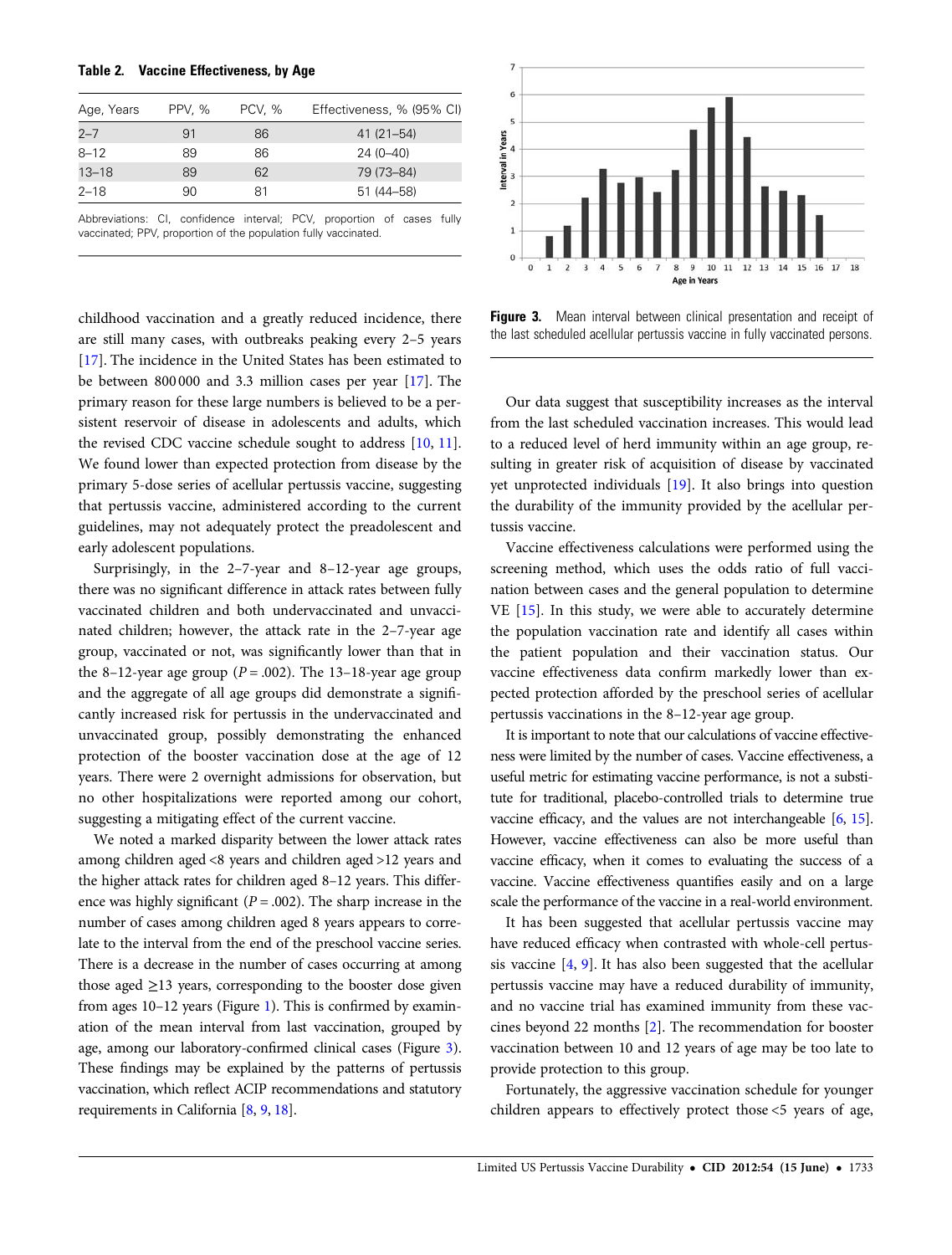except infants <6 months of age, who remain vulnerable. High efficacy in the first year or two after primary vaccination is well documented [[2](#page-5-0), [20](#page-5-0)–[22](#page-5-0)]. Transmission from parents has been recognized to be a high risk to infants, but older siblings may introduce the disease into a household and therefore also present a direct risk to the infants [[23,](#page-5-0) [24](#page-5-0)]. This natural demography of familial transmission underscores the importance of our findings. We confirmed vaccine failures and probable decreased herd immunity among this group of preteens.

A final consideration involves the difference in vaccine performance between endemic pertussis and an outbreak situation. At-risk exposures are logarithmically increased during an outbreak, markedly enhancing the risk of acquisition of disease [\[19](#page-5-0)].

Most studies of clinical pertussis have been based on passive reporting to health departments, lack defined population denominators, and have potential selection bias in testing rates or methods. Our study examines a stable, defined population having well-recorded vaccination histories, a well-defined rate of disease, and uniformly documented laboratory testing. The practice agreement to test all prolonged cough-associated illness helps eliminate bias toward enhanced reporting of cases with complications or toward overreporting when all cough-associated illness is sampled. The high percentage of persons in our community who obtain their care solely from our medical center provides an ideal opportunity to examine a population. Reporting bias in our data is virtually eliminated by the structurally complete capture of patient data. If there were ascertainment bias, the rate of testing would suggest dampening, not accentuation, of the age-based differences in rates of disease in our population. However, since the rate of testing is relatively flat by age, ascertainment bias is likely minimal. The documentation of prior vaccinations permitted accurate ascertainment of vaccination status.

There were limitations to our study. It was retrospective. Many clinicians believe that pertussis vaccination is highly effective and, because of this, may not suspect or test for pertussis in vaccinated children [[25\]](#page-5-0). Pertussis testing in our study was not part of a protocol, although the practice agreement sought to reduce effects of variance in clinician practices. Previous investigations have shown that that vaccination results in a shorter, less severe illness, which may have contributed to minor cases being missed and an underestimation of the pertussis incidence [[26\]](#page-5-0).

<span id="page-4-0"></span>PCR testing was not confirmed by concomitant bacterial culture in our study; however, PCR testing has generally been demonstrated to be highly specific [[27\]](#page-5-0). Difficulty discriminating certain strains of Bordetella holmesii or Bordetella bronchiseptica from B. pertussis and B. parapertussis has been recognized [[28\]](#page-5-0). B. holmesii was unlikely to have been present in our population, as there were no specimens positive for both B. pertussis and B. parapertussis. Amplification of both sequences (IS481 and IS1001) would have been expected if B. holmesii were present, as this organism contains both of these sequences in its genome [\[28](#page-5-0), [29](#page-5-0)]. Among cases reported to the California Department of Public Health, there were no isolates of either B. holmesii or B. bronchiseptica, and B. bronchiseptica rarely causes disease in immunocompetent individuals [\[29](#page-5-0), [30](#page-5-0)].

It is notable that, despite the high level of vaccine coverage in our population, relative to the United States, 11% of our children are not fully vaccinated; therefore, our population does not reach levels of protection required for herd immunity [\[31\]](#page-5-0). When contrasted to with rates of vaccination in European countries, our relatively high rate falls short [\[32](#page-5-0)].

This is the first review of clinical pertussis in a large North American outbreak since the acellular vaccine was introduced. It examined the frequency of disease in a closed, wellmonitored population. We confirmed that the rate of vaccine failure increased as the interval from receipt of the primary vaccine series increased.

In the case of the recent California epidemic, it appears that the effectiveness of the current vaccine schedule, when paired with the imperfect vaccination rate, may be insufficient to prevent an epidemic. Earlier vaccine booster doses may be required to provide adequate herd immunity, absent an increase in vaccination rate, efficacy, or durability. Earlier booster doses could prevent immunity from waning and address disease among children aged 8–12 years. Recent recommendations from the ACIP have supported the safety of administration of Tdap to individuals as young as 7 years of age, regardless of prior vaccination histories [\[33\]](#page-5-0). Research into natural pertussis immunity and more durable and effective vaccines should be expanded. An earlier booster dose and targeted vaccine programs are strategies that should be entertained and could be vital to controlling widespread outbreaks of disease. Use of targeted vaccine programs in adolescence, rather than delivery of additional boosters defined by age, might be an alternative vaccination strategy that would address parental concerns regarding additional scheduled vaccine doses and increased cost. Further research is needed to evaluate the long-term efficacy of the acellular pertussis vaccine, as well as the potential benefits or adverse effects of introducing an earlier booster dose.

## **Notes**

Acknowledgments. We thank Jason Luk for assistance with statistical analysis.

Potential conflicts of interest. All authors: No reported conflicts.

All authors have submitted the ICMJE Form for Disclosure of Potential Conflicts of Interest. Conflicts that the editors consider relevant to the content of the manuscript have been disclosed.

#### References

1. Edwards KM, Decker MD, Mortimer EA Jr. Pertussis vaccine. In: Plotkin SA, Orenstein WA, eds. Vaccines. 3rd ed. Philadelphia, PA: W. B. Saunders Company, 1999:293–344.